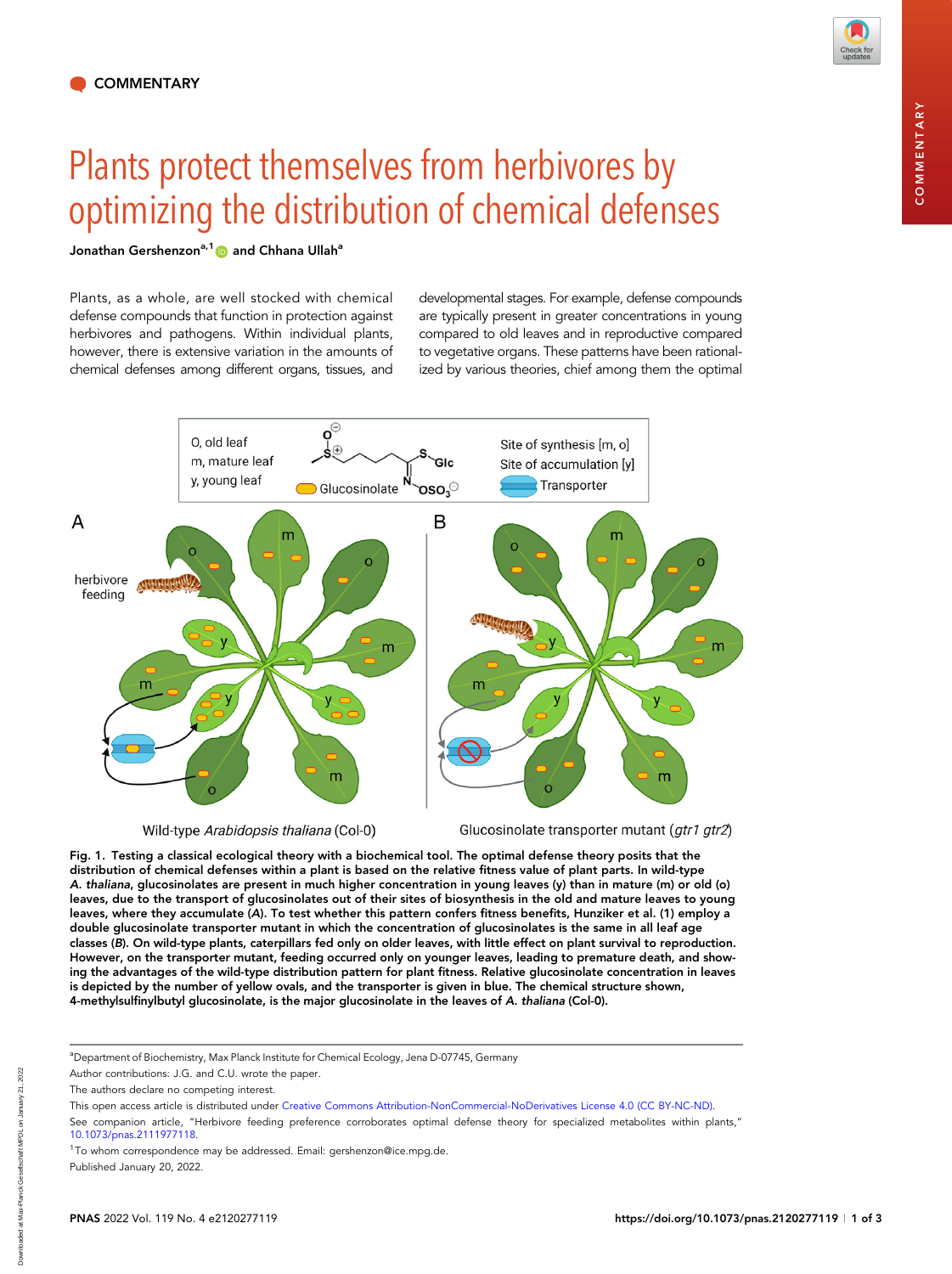defense theory, but this theory has proved very difficult to test until a recent report from Hunziker et al. (1).

Developed over many years by several authors (2–6), the optimal defense theory assumes that defenses incur costs because they redirect resources from growth and other plant processes. Hence defenses are distributed within plant tissues and organs in a way that maximizes plant fitness. The optimal intraplant distribution is hypothesized to be based on three factors: 1) value—the contribution of each tissue or organ toward evolutionary fitness; 2) risk—the chance of a tissue being attacked by herbivores; and 3) cost—the metabolic resources needed for biosynthesis and storage. The optimal defense theory has been mostly tested by correlating the distribution of defenses in various plant species with measurements of value and risk (7–9), and computational models (10) and information theory (11) have also been applied. However, the direct manipulation of intraplant defense distribution would allow a more powerful test of the theory.

The discovery of transporter proteins with high affinities for plant defense compounds provides a way to alter the distribution of chemical defenses in intact plants. Hunziker et al. (1) exploit membrane transporters to test the influence of glucosinolate distribution on caterpillar herbivory in the model plant Arabidopsis thaliana. Glucosinolates are the characteristic mustard oil glucoside defenses of A. thaliana and other Brassicaceae species, such as cabbages, broccoli, and rapeseed (12). Upon plant damage, glucosinolates are activated by glucose cleavage, leading to the production of toxic hydrolysis products. The distribution of glucosinolates in A. thaliana was altered by knocking out the genes encoding three glucosinolate transporters (13). These H<sup>+</sup>/symporters mobilize glucosinolates from older to younger leaves, leading to higher concentrations in young (2  $\mu$ mol $\cdot$ g $^{-1}$  to 4  $\mu$ mol $\cdot$ g $^{-1}$  fresh weight) compared to mature (1  $\mu$ mol $\cdot$ g $^{-1}$ ) and older (<0.5  $\mu$ mol $\cdot$ g $^{-1}$ ) leaves. However, in transporter mutants, there was a uniform concentration of glucosinolates in leaves of all age classes (averaging about 2 μmol $\cdot$ g $^{-1}$ ) (Fig. 1).

Such dramatic differences in glucosinolate distribution provide an ideal chance to test the predictions of the optimal defense hypothesis. When newly hatched Egyptian cotton leafworm (Spodoptera littoralis) caterpillars, a supergeneralist feeder, were allowed to feed on wild-type A. thaliana, they fed exclusively on old leaves because of their significantly reduced glucosinolate concentrations, as low as one-tenth of the concentrations found in young leaves (1). However, on the double glucosinolate transporter mutant gtr1grtr2, caterpillars switched completely to feeding on young leaves. Since young leaves are less tough, more digestible, and more nutritious than old leaves, they should be a far superior food source in the absence of any difference in defenses.

An important control was the use of a quadruple mutant in glucosinolate biosynthetic genes that produces no residual glucosinolates (1, 14). With this A. thaliana line, caterpillars also fed predominantly on young leaves, suggesting that the distribution of glucosinolates was the key factor mediating leaf preference in the transporter mutants, not differential distributions of other metabolites. Caterpillar feeding choice in these experiments was tightly correlated with plant fitness. When only young leaves were damaged, due to their low glucosinolate content, none of the plants survived to reproduction. In contrast, when only old leaves were damaged, all of the plants survived to reproduce.

Hunziker et al. (1) test another prediction of the optimal defense theory: that defenses are allocated in direct proportion

to the risk of herbivore attack. Risk to plant tissue would be highest when other tissues of the same plant are also under attack, and, indeed, after herbivory, the accumulation of several types of glucosinolates was demonstrated to increase in the remaining unconsumed leaves. Glucosinolates and other defense metabolites have been shown to increase after insect herbivory in many plant species (15).

## The research of Hunziker et al. is an outstanding example of how the discoveries of plant biochemistry can provide tools to test a classic hypothesis in plant ecology.

Concerning the distribution of defenses within the plant, the results of this investigation (1) can be generalized to other species and other classes of chemical defenses. Defense compounds are often present in greater concentrations in young than in old leaves (16), and this pattern can now be assumed to have significant fitness benefits for plants in general. In A. thaliana, this pattern is created by the transport of glucosinolates from old to young leaves. Similar transport processes can be inferred to occur in other species, although the site of biosynthesis may differ. In this study, glucosinolate biosynthesis was deduced to occur mainly in old and mature leaves of A. thaliana, based on greater expression of biosynthetic genes than in young leaves. However, in other species, a skewed distribution of defenses in different leaf age classes could arise from synthesis elsewhere, for example, in young leaves or in another organ such as roots (17), followed by selective transfer to leaves of different ages. Unfortunately, the sites of synthesis of most plant defenses and the basis of selective transport are not known.

The transfer of plant defenses among organs and tissues is not a general feature of all classes of defense compounds but is likely restricted to water-soluble substances such as alkaloids, nonprotein amino acids, glucosinolates, cyanogenic glycosides, iridoid glycosides, and other glycosides. Lipophilic defenses, which include many terpenes, phenolic compounds, and other components of resins and essential oils, are usually synthesized in the cells of glandular trichomes, resin ducts, or other secretory structures, and then stored there without further mobility (18). Nevertheless, the distribution of lipophilic defenses in plants may adopt the same patterns predicted by the optimal defense theory, although the resulting gradient of defense concentration would then arise from selective biosynthesis, not selective transport.

The optimal defense theory has generally been applied to plant defenses against herbivores and not pathogens, but the distribution of both constitutive and inducible defenses against pathogens could also be governed by the same basic principles, resulting in varying levels of protection in different organs, although much more investigation is needed. Defenses against pathogens are also mobile in plants, with initial infection in one organ sometimes inducing a systemic resistance throughout the plant (19). Although this so-called systemic acquired resistance is usually ascribed to mobile signaling molecules, the actual antipathogen agents could also be mobile, as seen in the present study for glucosinolates (1).

The research of Hunziker et al. (1) is an outstanding example of how the discoveries of plant biochemistry can provide tools to test a classic hypothesis in plant ecology. Our knowledge of plant defense transporters has increased rapidly in recent years